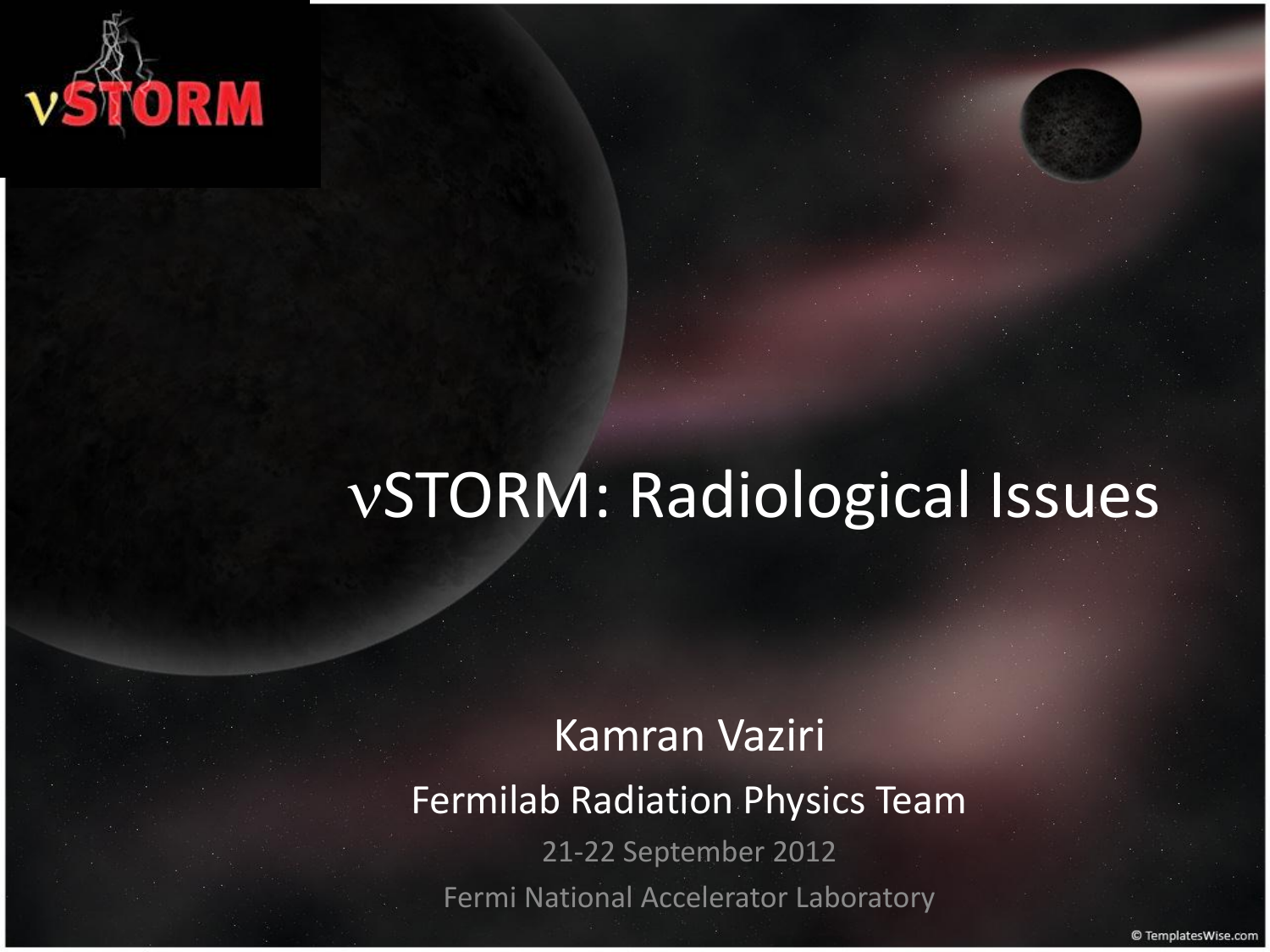

- Requirements
- Radiological safety issues:
	- Bulk soil shielding
	- Groundwater and surface water
	- Air emissions
	- Residual activation
	- Prompt radiation
	- RAW systems
- Summary and Status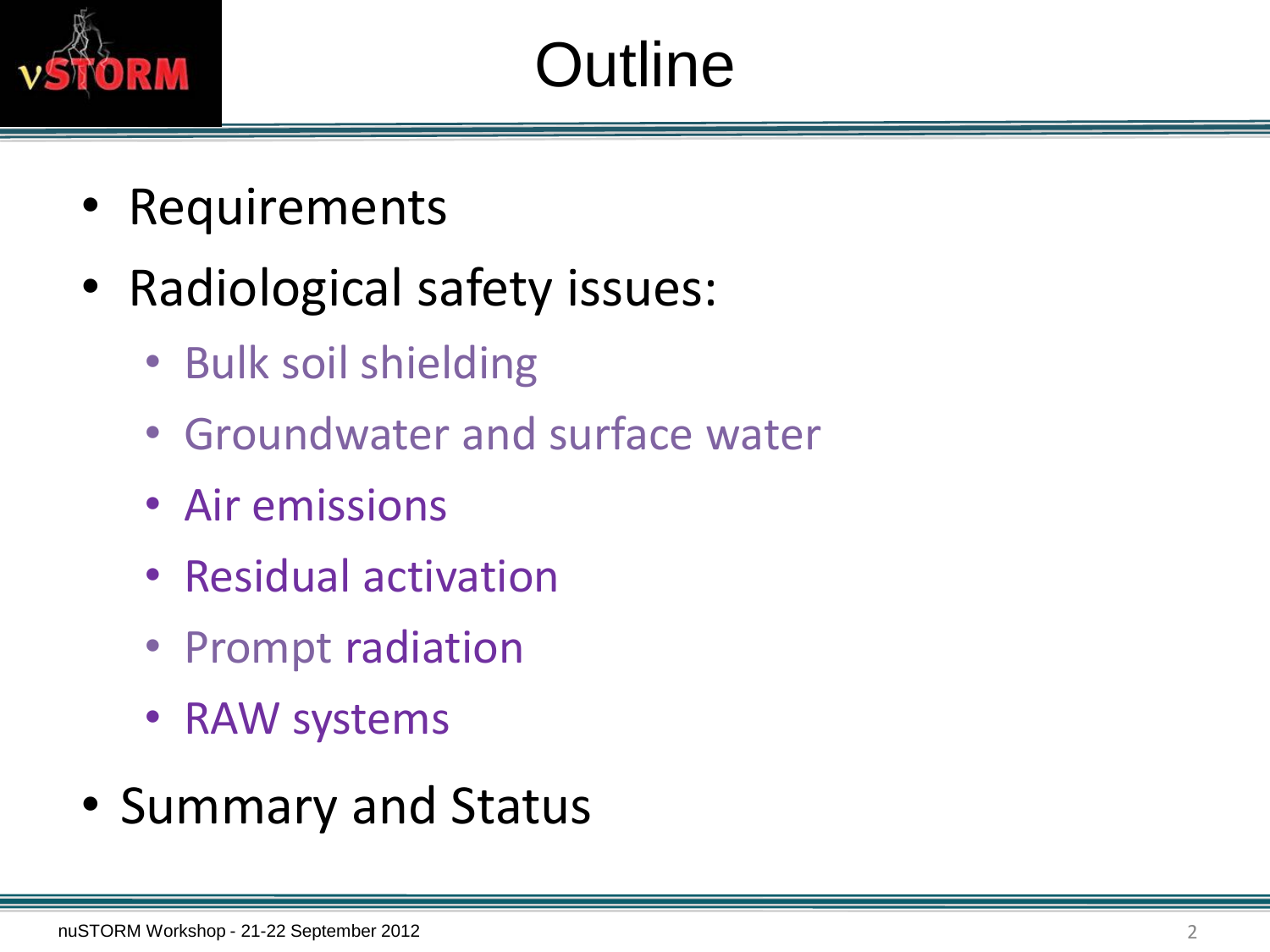

# vstorm beam line and Muons (400 kW)

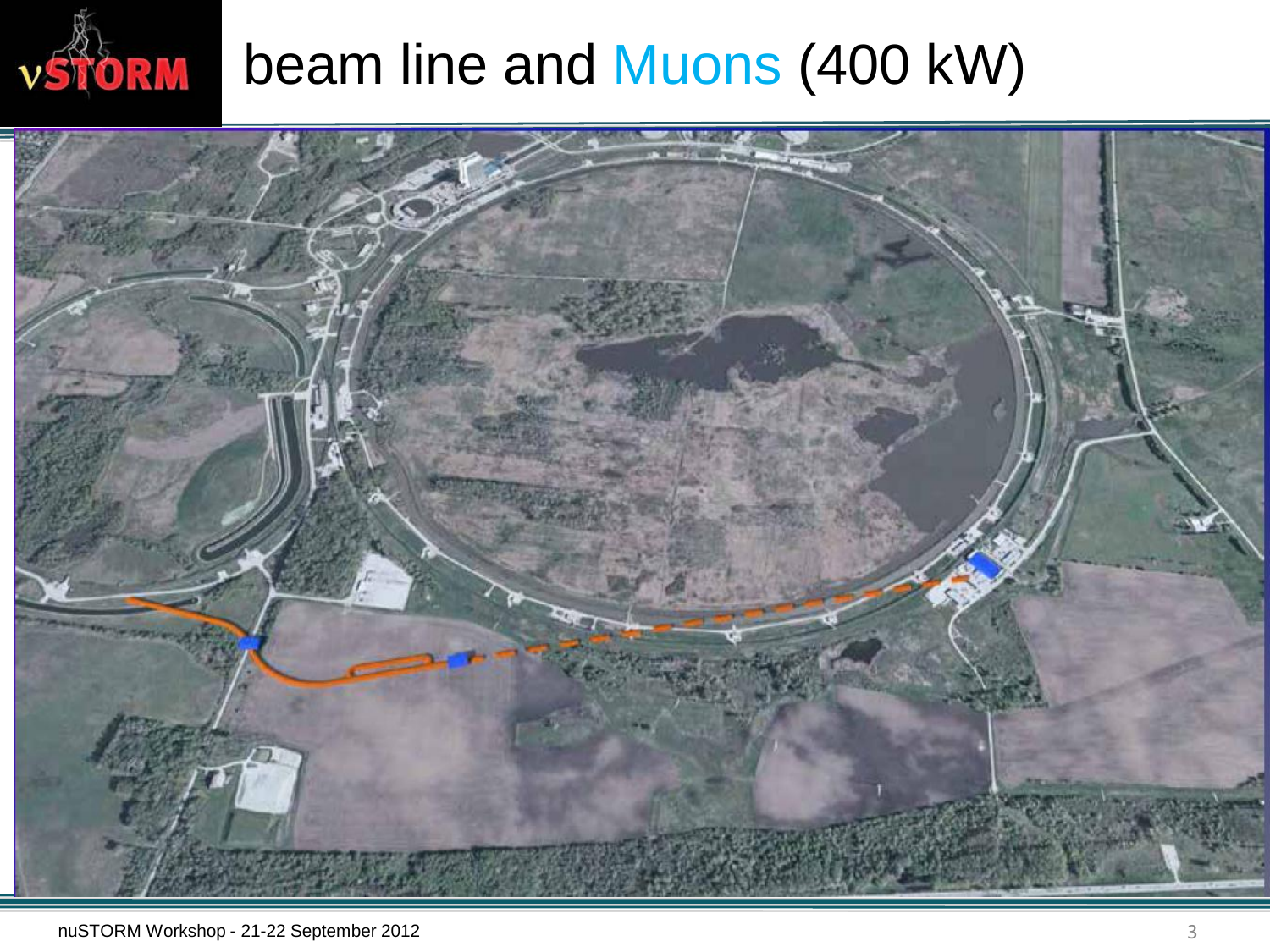

### Dose to the Members of the Public

- Regulatory requirements/limits regarding the maximum annual allowable dose to the members of the public to 100 mrem/yr.
- FNAL has implemented a goal of limiting the dose at the site boundary to a maximum of 10 mrem in any given calendar year from all Fermilab sources.
- To allow operations of other experiments, beam-lines and accelerators, the goal for nuSTORM will be set at less than 1 mrem in a year, from all radiation sources generated by the nuSTORM beam-line.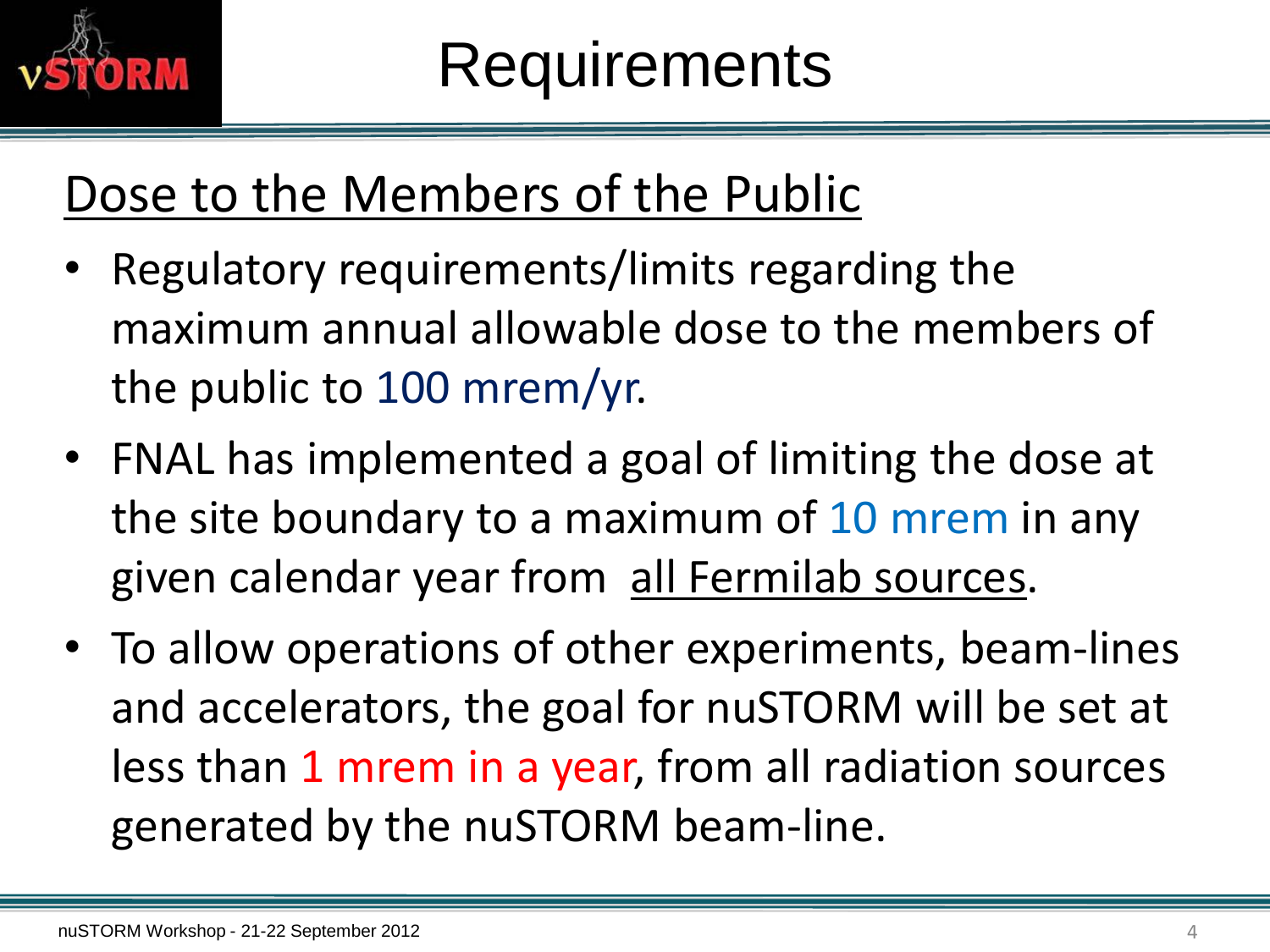

- Shielding levels required to achieve :
	- Groundwater contaminations below the EPA and Illinois EPA requirements.
	- Surface waters contamination below the DOE O458.1.
	- State of Illinois requirement of "non-degradation of natural resources" should also be addressed.

|                                   |                                                | Regulatory Limits (pCi/ml) |                         |  |  |  |
|-----------------------------------|------------------------------------------------|----------------------------|-------------------------|--|--|--|
| $\sum_i \frac{C_i}{DCS_i} \leq 1$ |                                                | <b>Ground Water</b>        | <b>Surface</b><br>Water |  |  |  |
|                                   | <sup>3</sup> H                                 | 20                         | 1900                    |  |  |  |
|                                   | Ja                                             | 0.4                        | 10                      |  |  |  |
|                                   | <b>Derived Concentration Standard (pCi/ml)</b> |                            |                         |  |  |  |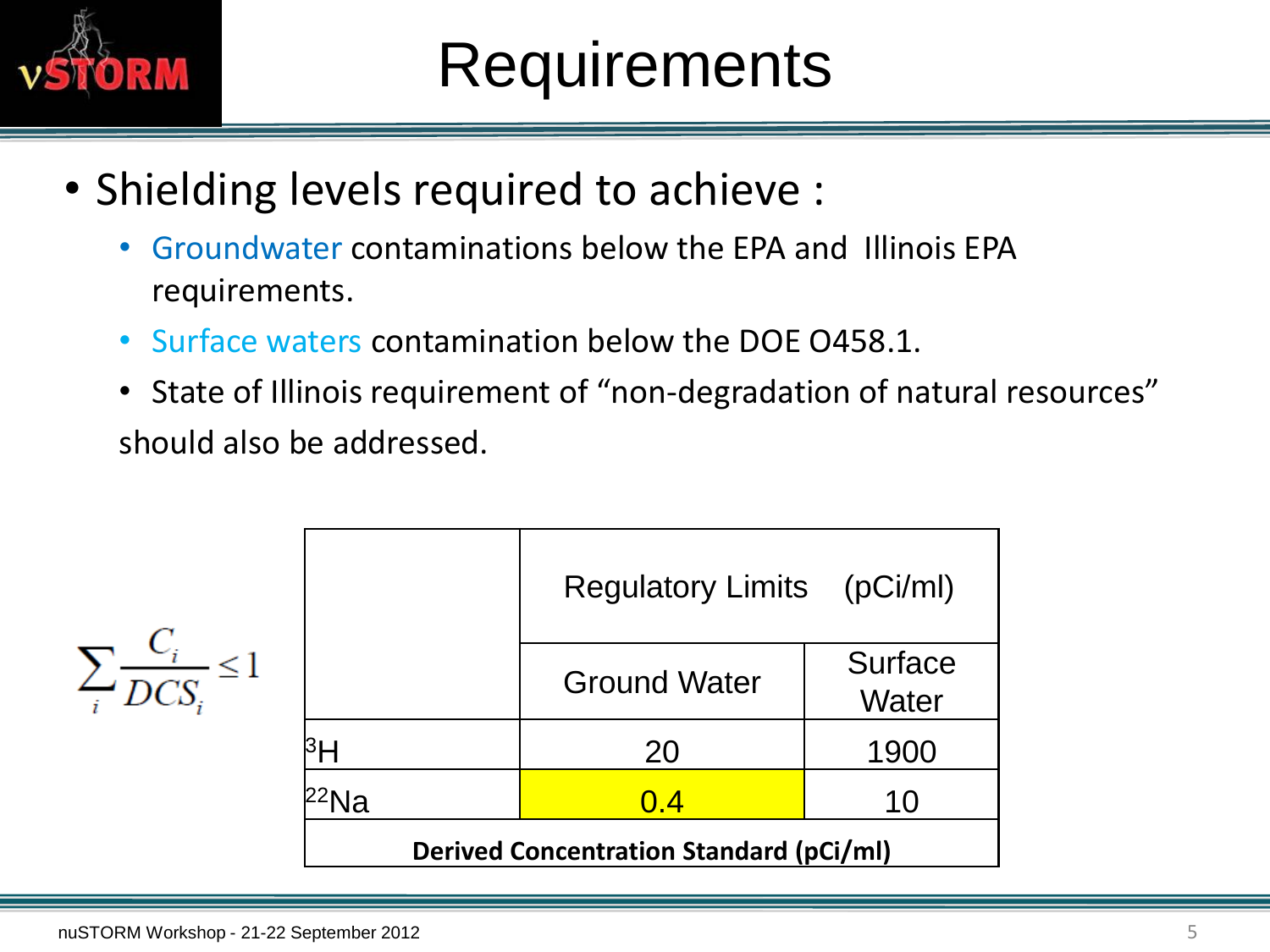

#### Current Fermilab air emissions permit:

- Annual exposure of a member of public offsite to the radioactive air emissions, from **all** Fermilab sources should be less than 0.1 mrem in a year.
- Best to design nuSTORM contribution to be less than **20%** of this limit to allow for the other projects at the laboratory.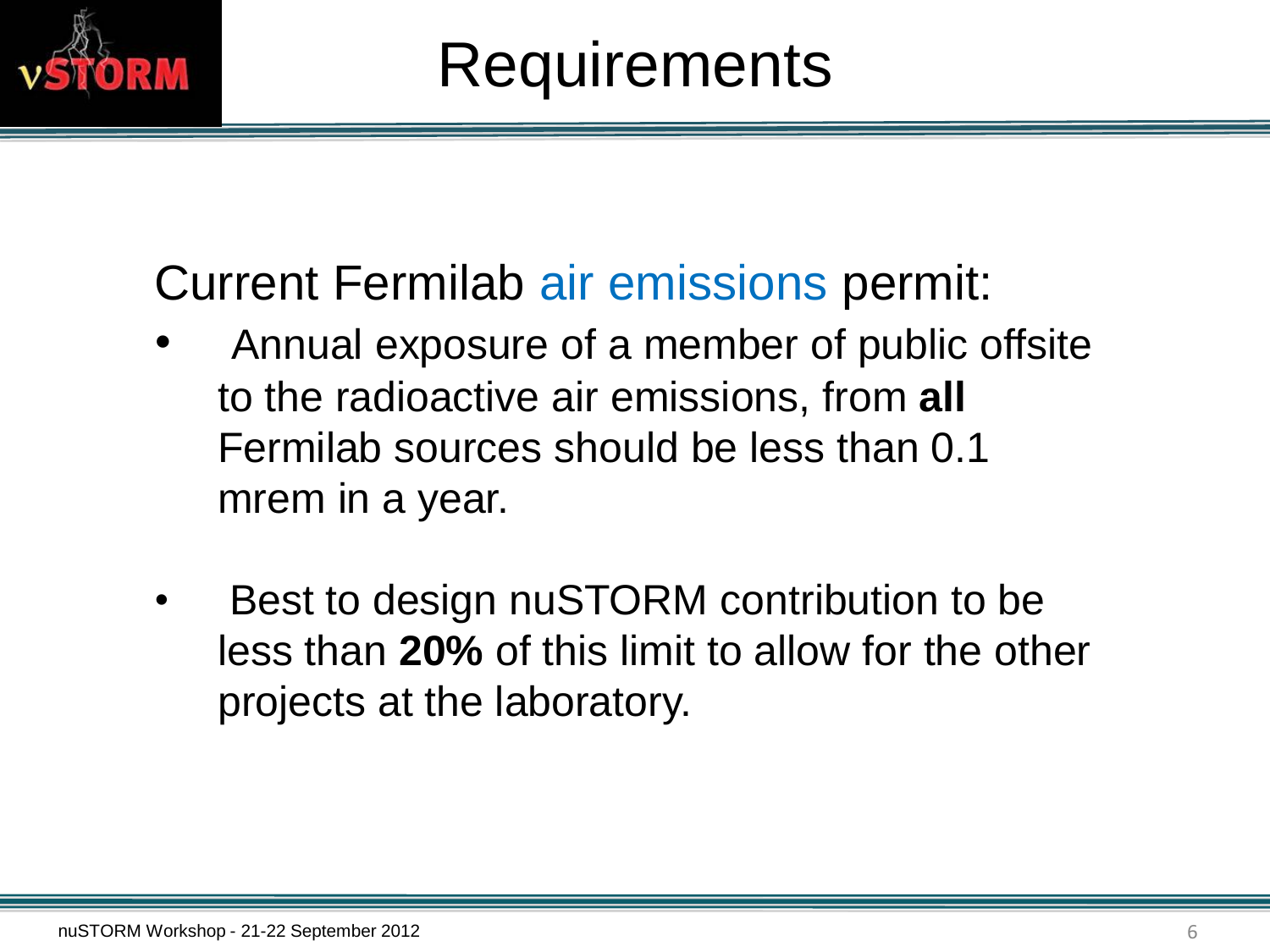

#### Dose to workers:

- Current Fermilab policy allows 1500 mrem in a year to trained workers; 350 mrem/quarter.
- Maximum occupancy time in accelerator and beam line areas to allow a maximum of 100 mrem/week.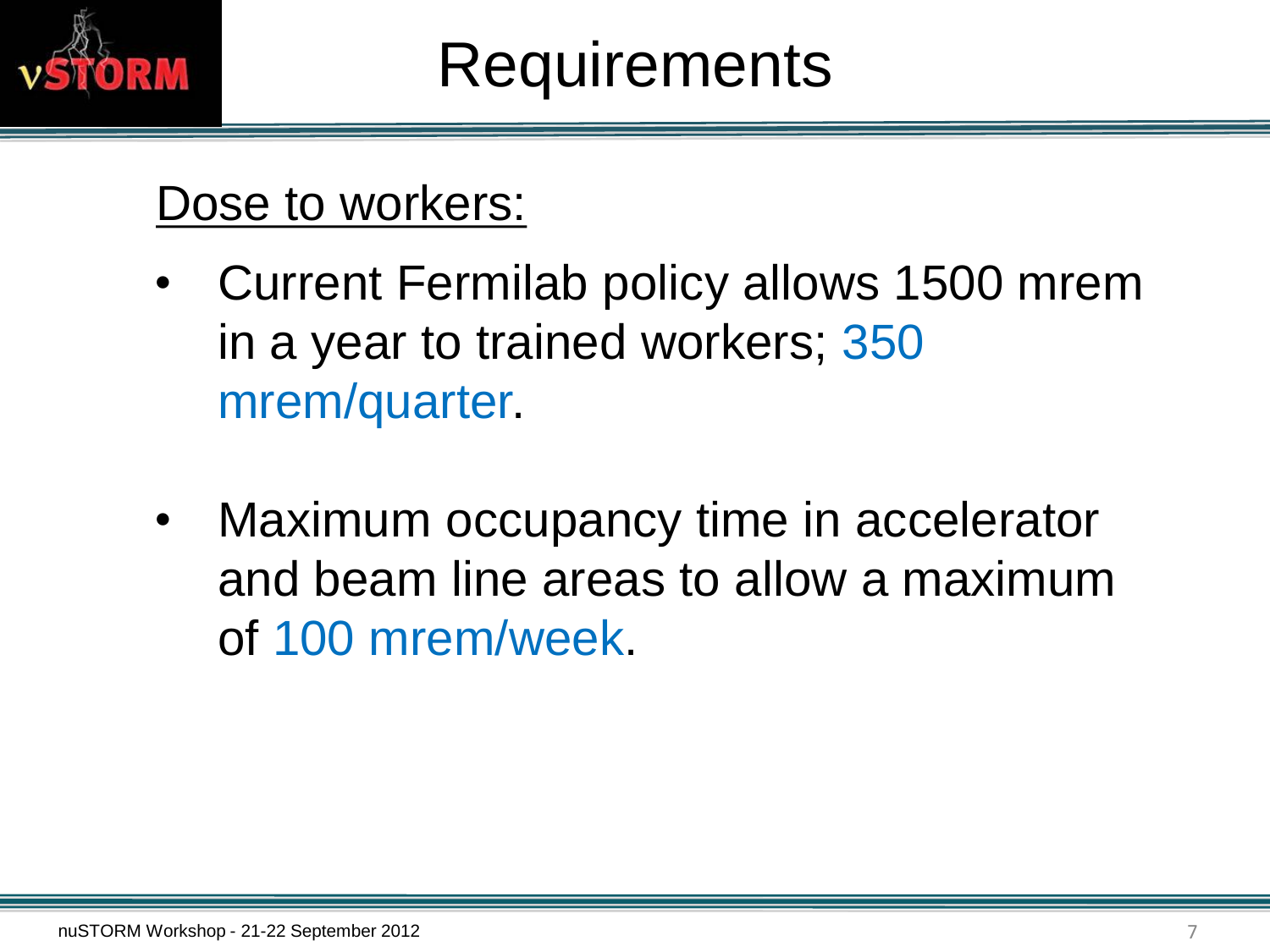

### Residual Activation of devices and shielding

- FRCM Article 111.6 states:
- "Beam losses shall be limited so that the residual dose rate inside the accelerator and beam line enclosures, shall safely permit all necessary maintenance. "
- Based on the past experience in the nuSTORM primary beam enclosures beam loss and beam control devices should be employed to keep the residual radiation inside the beam line to no more than **100 mrem/hr on contact**. This allows for repair or replacement of the beam line elements with little programmatic impact and keeping the dose to the workers ALARA.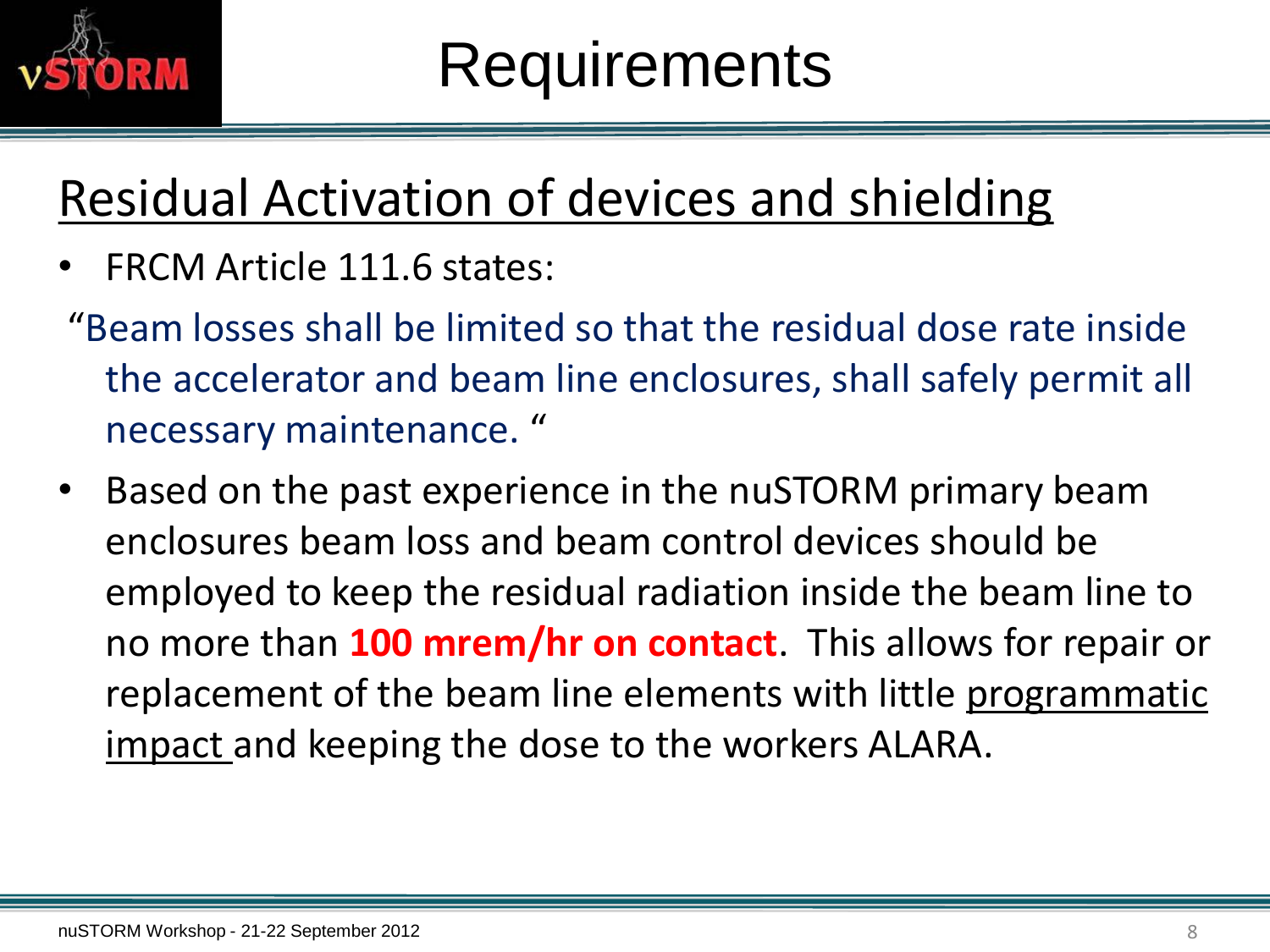

### Residual Activation of devices and shielding

- Beam-line devices, such as targets, lenses, horns or modules, that are exposed to high levels of beam sprays, are expected to become highly radioactive. Based on the predicted maximum activation levels after 10 years of operation, a sufficiently shielded work/repair cell for these devices needs to be designed such that for a 200 R/hr. object, the dose rate outside is less than 1 mrem/hr.
- The shielding of the containers used for the over the road transport of such devices should be such that the dose rate outside the container is not more than 100 mrem/hr. at 1 ft.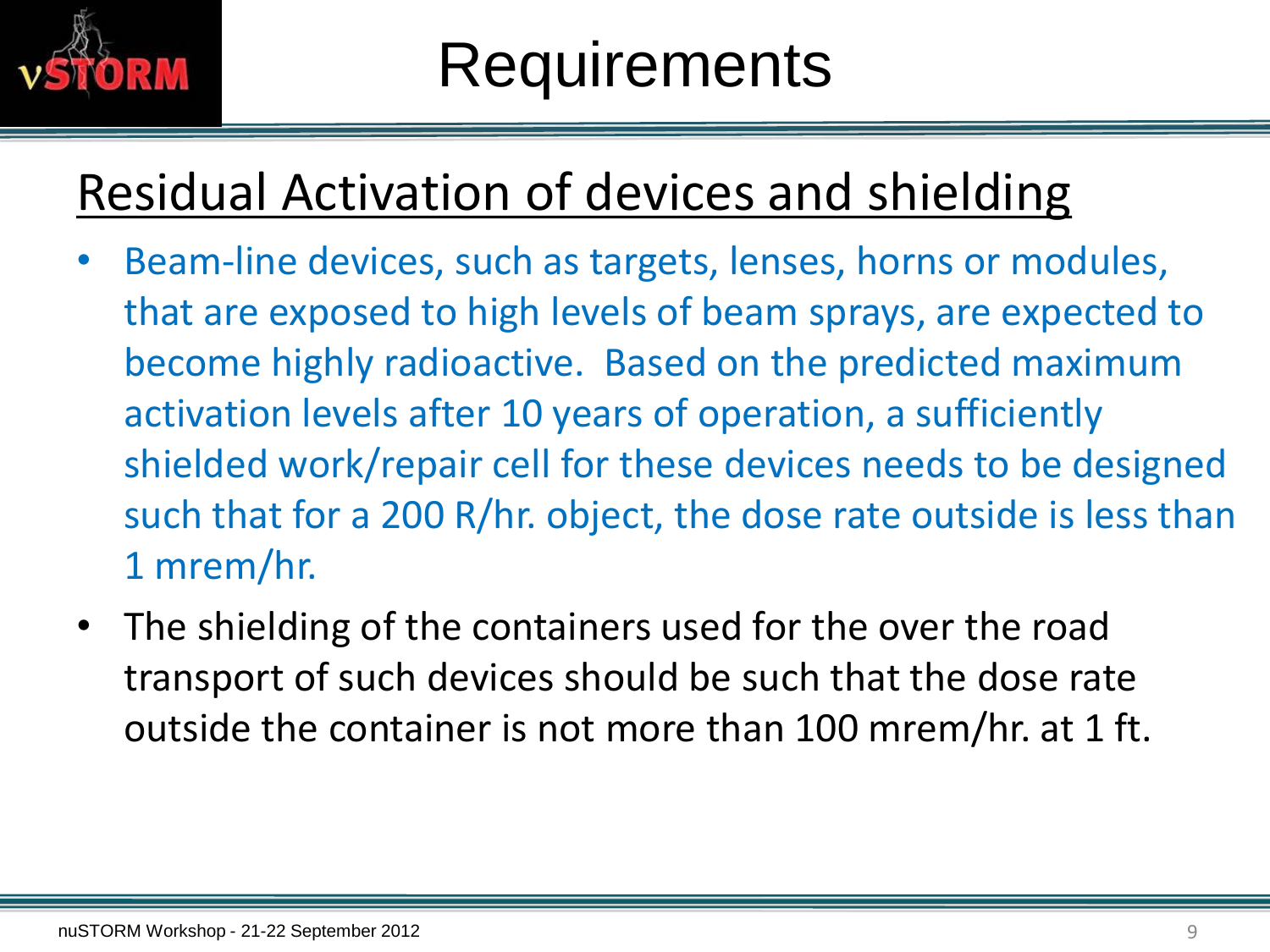

## Shielding Design Parameters

Shielding of a beam line areas should be designed such that an upgrade from100 kW to 400 kW could be easily done. Where this is not possible, design should be for 400 kW.

| <b>Beam Parameter</b>         | <b>Value</b>                   |
|-------------------------------|--------------------------------|
| Protons per cycle             | $(1.39 - 9.71)x 10^{13}$       |
| Cycle time (60 GeV)           | 1.333 sec                      |
| Proton beam energy            | 60 GeV                         |
| Beam power at 60 GeV          | 100 - 400 kW                   |
| <b>Operational efficiency</b> | $2x 107$ sec/yr.               |
| Protons on target per year    | $(2.07 - 8.27) \times 10^{20}$ |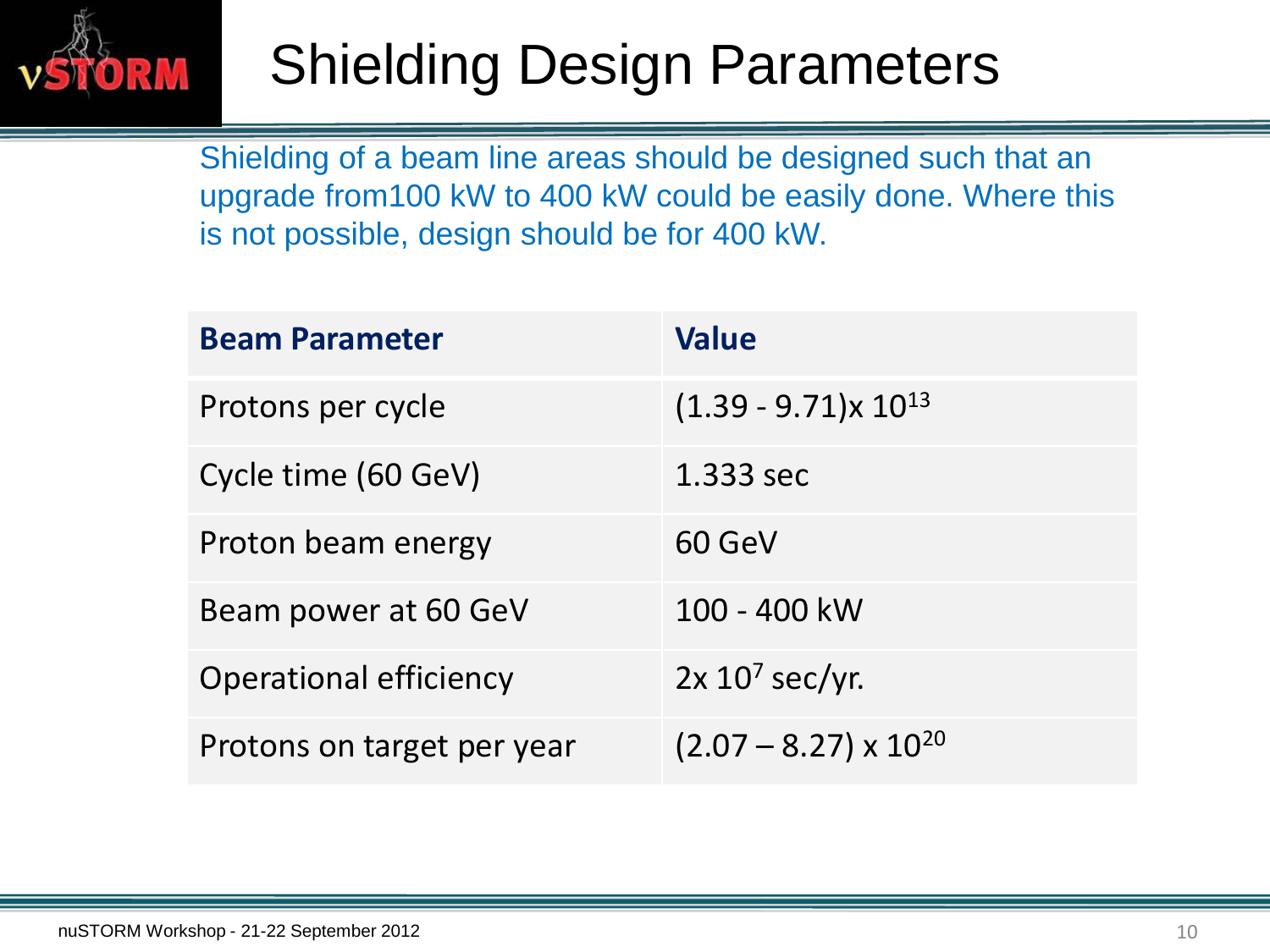

# Primary Transport-line

- Mars Calculation of Prompt Dose rate source term for the primary transport line.
- Based on full 400 kW beam lost on a magnet for one hour., Source term
- $= 1.74E9$  mrem/hr.

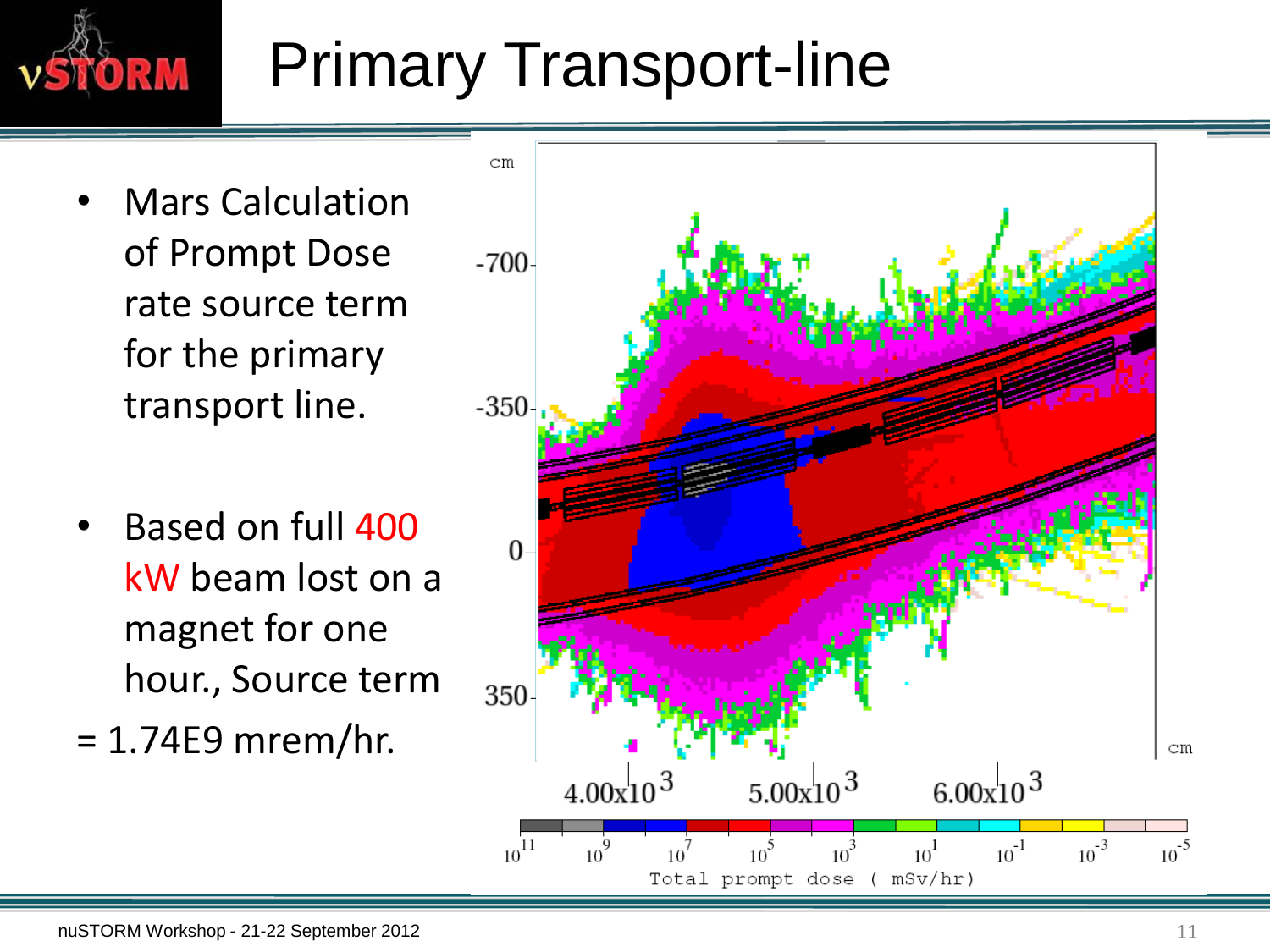

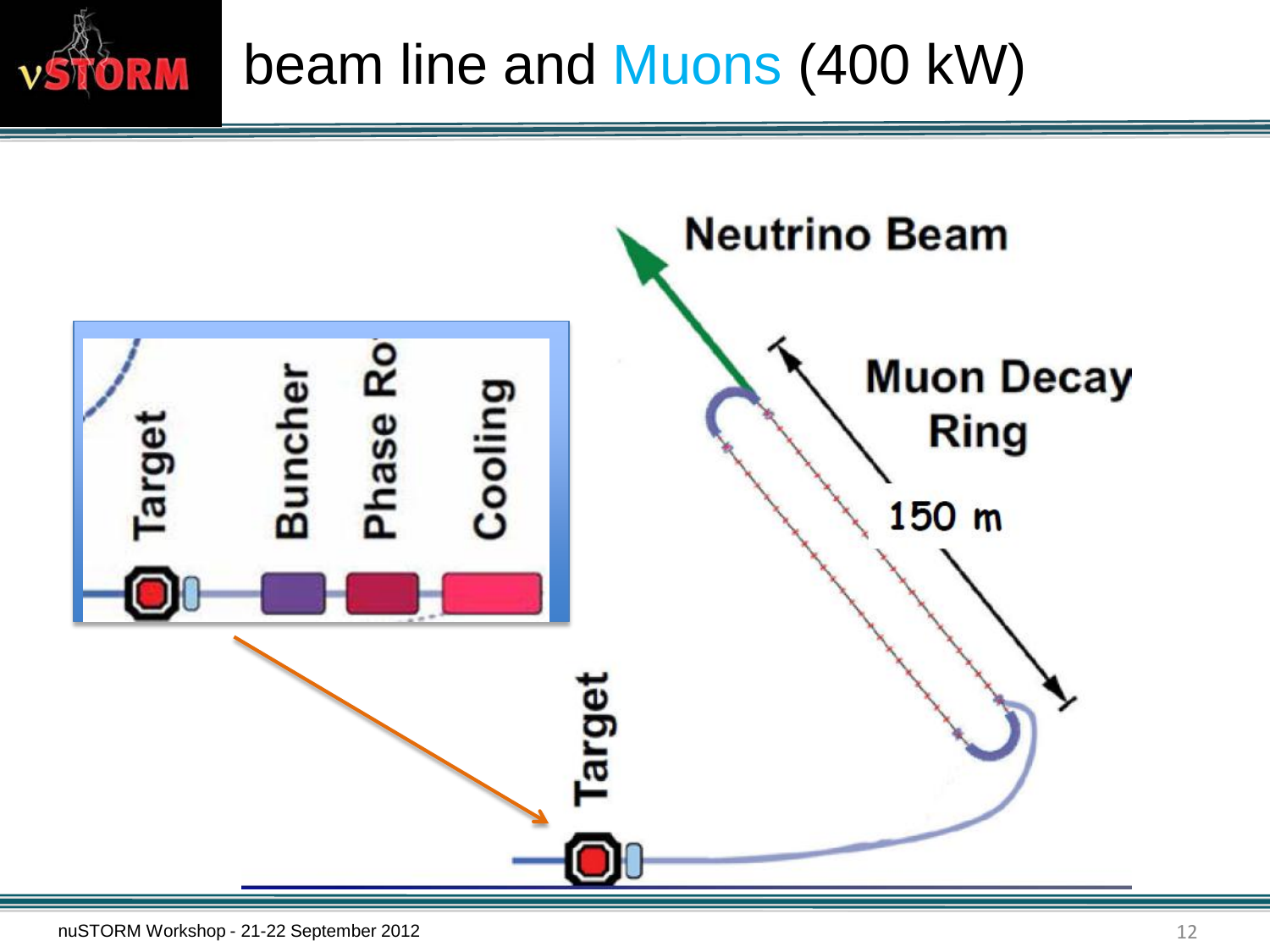

#### Primary Beam Loss (400 kW) **Requirements**

- NuMI (400kW) beam losses are controlled to better than1E-5.
- Control of the nuSTORM beam Normal losses is assumed at **1E-5** for shielding purposes. This corresponds to assuming the same sensitivity/safety factor.
- For NuMI number of full primary beam pulses that could be lost in a year is severely limited by the groundwater limits (~120 pulses per year).
- During the six years of NuMI primary beam operation, more than 50 million beam pulses have been transported to the NuMI target, and a total of more than  $1.2x10^{21}$  protons on target at 120 GeV. A total of 6 beam pulses have experienced primary beam loss at the 1% level, all due to Main Injector RF problems.
- Control of nuSTORM primary beam losses to less than 2 pulses/week is possible by just using the controls developed for NuMI beam.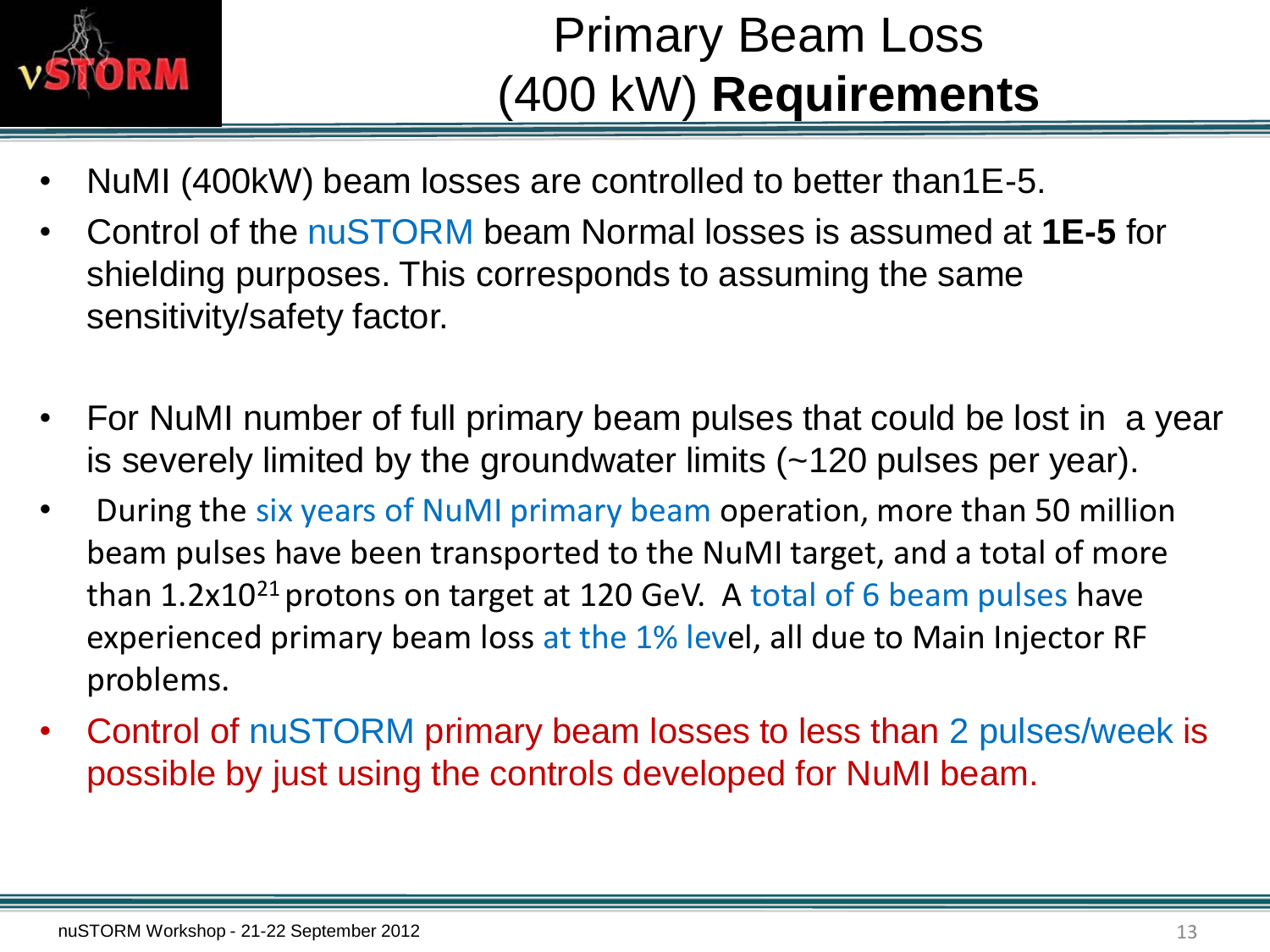

#### primary beam line shielding(400 kW)

|                                                                      |                                                                                                                                                                                                                     | Full beam loss           |                                                    | 1E-5 loss rate                                |                                 |                                                    |                                               |
|----------------------------------------------------------------------|---------------------------------------------------------------------------------------------------------------------------------------------------------------------------------------------------------------------|--------------------------|----------------------------------------------------|-----------------------------------------------|---------------------------------|----------------------------------------------------|-----------------------------------------------|
| Dose Rate (DR)<br><b>Under Normal</b><br><b>Operating Conditions</b> | <b>Controls</b>                                                                                                                                                                                                     | Hadron<br>S<br>soil (ft) | <b>Transver</b><br>se<br><b>Muons</b><br>soil (ft) | Longitudi<br>nal<br><b>Muons</b><br>soil (ft) | <b>Hadron</b><br>S<br>soil (ft) | <b>Transver</b><br>se<br><b>Muons</b><br>soil (ft) | Longitudi<br>nal<br><b>Muons</b><br>soil (ft) |
| $DR < 0.05$ mrem/hr                                                  | No precautions needed.                                                                                                                                                                                              | 35.5                     | 23.5                                               | 351                                           | 18.5                            | 16                                                 | 145                                           |
| $0.05 \leq DR < 0.25$<br>mrem/hr                                     | Signs (CAUTION -- Controlled<br>Area). No occupancy limits<br>imposed.                                                                                                                                              | 33                       | 22.4                                               | 323                                           | 16.5                            | 14                                                 | 117                                           |
| $0.25 \leq DR < 5$<br>mrem/hr                                        | Signs (CAUTION -- Controlled<br>Area) and minimal occupancy<br>(occupancy duration of less than 1<br>$hr$ ).                                                                                                        | 29                       | 18.7                                               | 272                                           | 12 <sup>2</sup>                 | 10.5                                               | 66                                            |
| $5 \leq DR < 100$<br>mrem/hr                                         | Signs (CAUTION -- Radiation<br>Area) and rigid barriers (at least 4'<br>high) with locked gates. For beam-<br>on radiation, access restricted to<br>authorized personnel. Radiological<br>Worker Training required. | 24.5                     | 15.0                                               | 221                                           | 7.5                             | $\overline{7}$                                     | 15.3                                          |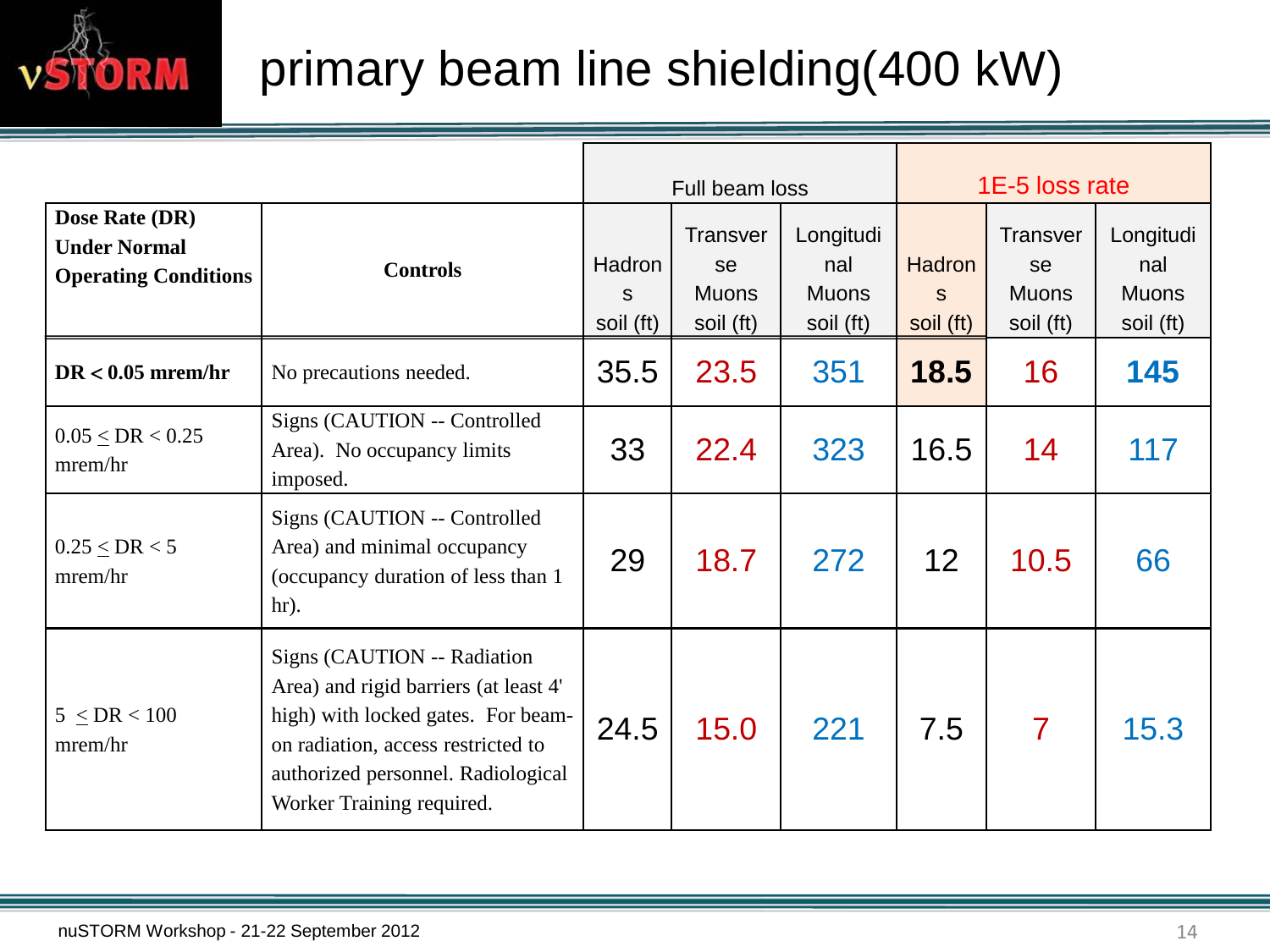

#### primary beam line shielding(400 kW)

|                                                 | <b>Accident Scenario</b>                                                                                                                                                                                                                                                                                                  |                                |                                |                           |  |
|-------------------------------------------------|---------------------------------------------------------------------------------------------------------------------------------------------------------------------------------------------------------------------------------------------------------------------------------------------------------------------------|--------------------------------|--------------------------------|---------------------------|--|
|                                                 | 2 full beam pulses lost                                                                                                                                                                                                                                                                                                   | <b>Hadrons</b>                 |                                | <b>Muons</b>              |  |
| <b>Maximum Dose (D) Expected in</b><br>One hour | <b>Controls</b>                                                                                                                                                                                                                                                                                                           | <b>Transverse</b><br>soil (ft) | <b>Transverse</b><br>soil (ft) | Longitudinal<br>soil (ft) |  |
| $D < 1$ mrem                                    | No precautions needed.                                                                                                                                                                                                                                                                                                    | 20.5                           | 18                             | 177                       |  |
| $1 < D < 10$ mrem                               | Minimal occupancy only (duration of credible<br>$\alpha$ occupancy < 1 hr) no posting                                                                                                                                                                                                                                     | 17.5                           | 15.5                           | 138                       |  |
| $1 \le D < 5$ mrem                              | Signs (CAUTION -- Controlled Area). No<br>occupancy limits imposed. Radiological<br>Worker Training required.                                                                                                                                                                                                             | 18.5                           | 16                             | 150                       |  |
| $5 \le D < 100$ mrem                            | Signs (CAUTION -- Radiation Area) and<br>minimal occupancy (duration of occupancy of<br>less than1 hr). The Division/Section/Center<br>RSO has the option of imposing additional<br>controls in accordance with Article 231 to<br>ensure personnel entry control is maintained.<br>Radiological Worker Training required. | 14                             | 13                             | 99                        |  |
| $100 \le D < 500$ mrem                          | Signs (DANGER -- High Radiation Area) and<br>rigid barriers (at least 4' high) with locked<br>gates. For beam-on radiation, access restricted<br>to authorized personnel. Radiological Worker<br>Training required.                                                                                                       | 11.5                           | 11                             |                           |  |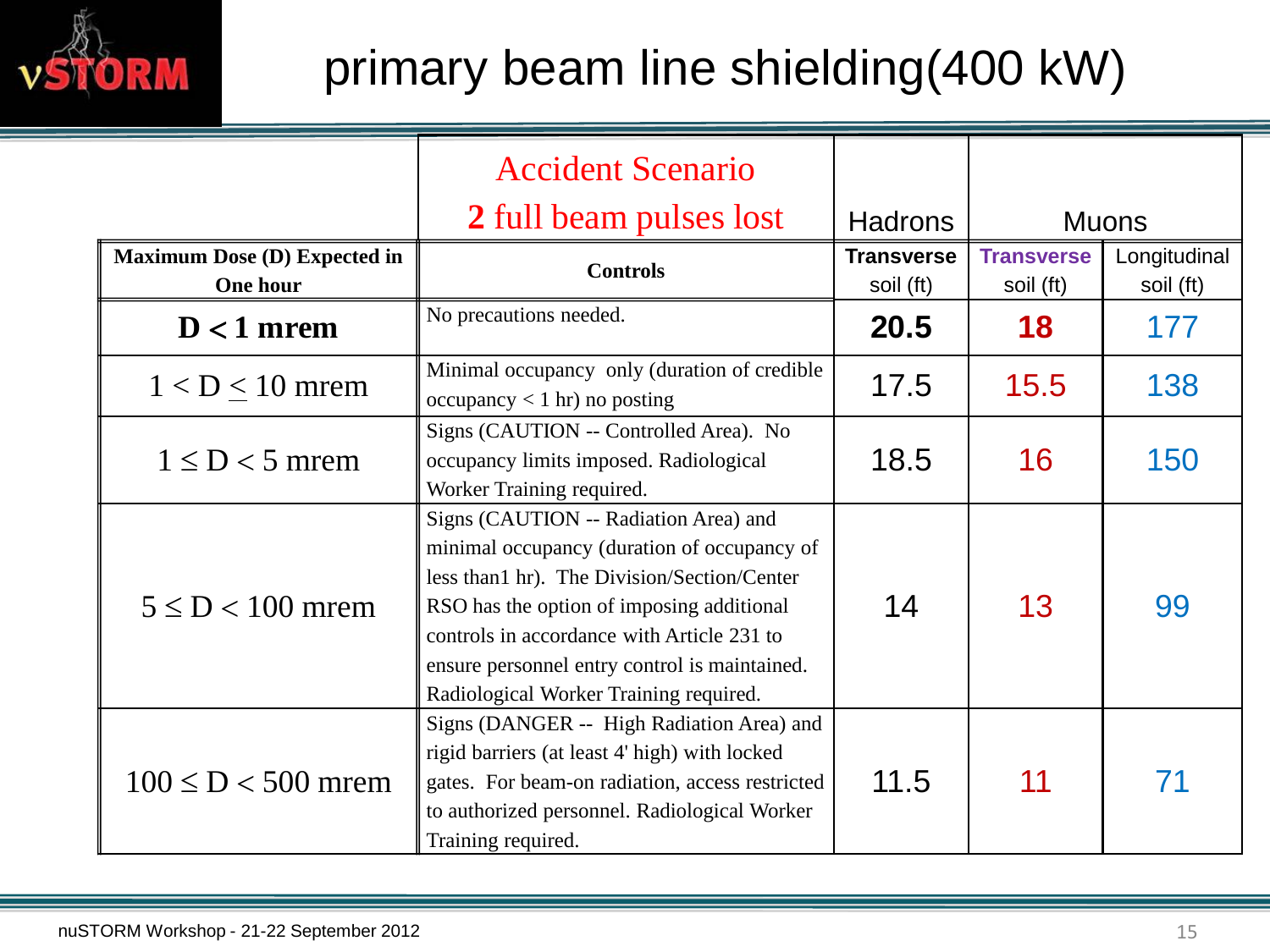

Longitudinal muons doses at the **site boundary**

Because of the offsite annual dose limit, the shielding for the longitudinal muons has to be at least 300 times better, or beam control should be better than two pulses per hour or make sure the forward muon plume is in the soil at least 450 ft. before it reaches at the site boundary. This would correspond to less than 1 mrem in a year to the site boundary.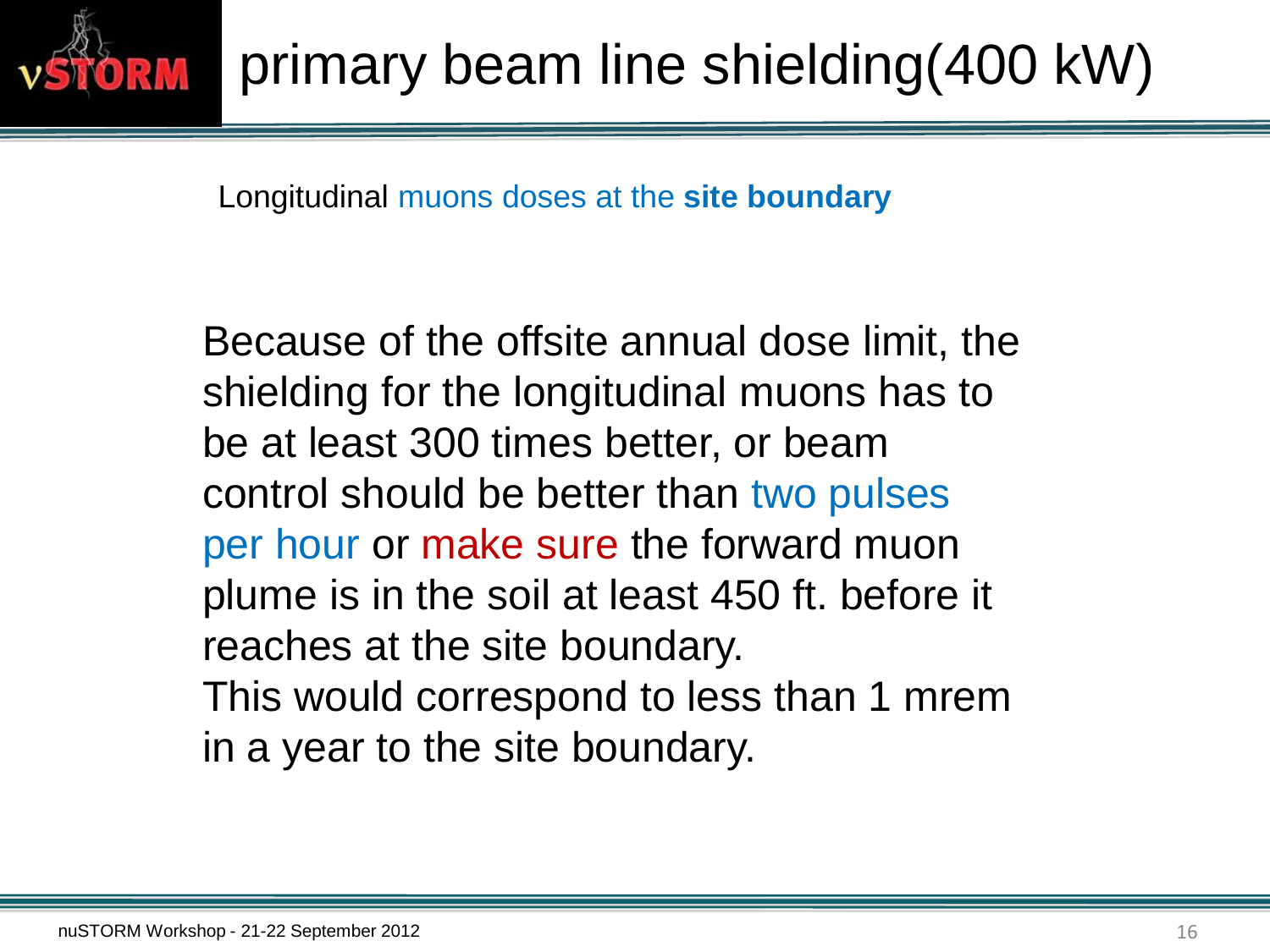

- The nuSTORM beam line is located in the glacial till. The seepage velocities, for the layers in the glacial till, are very small.
- The concentration of the radionuclides reaching the aquifer are expected to be reduced by 5 to 7 orders of magnitude.
- However, it is prudent not to go with the surface water limits either, but keep well below it: Calculations show that if the shielding of the "target area" is about 3 ft. of concrete, one year build up of tritium in the soil will be about 0.13% of the surface limit.
- Experience show that a layer of water impermeable barrier outside this shield will mitigate other pathways of tritium as well.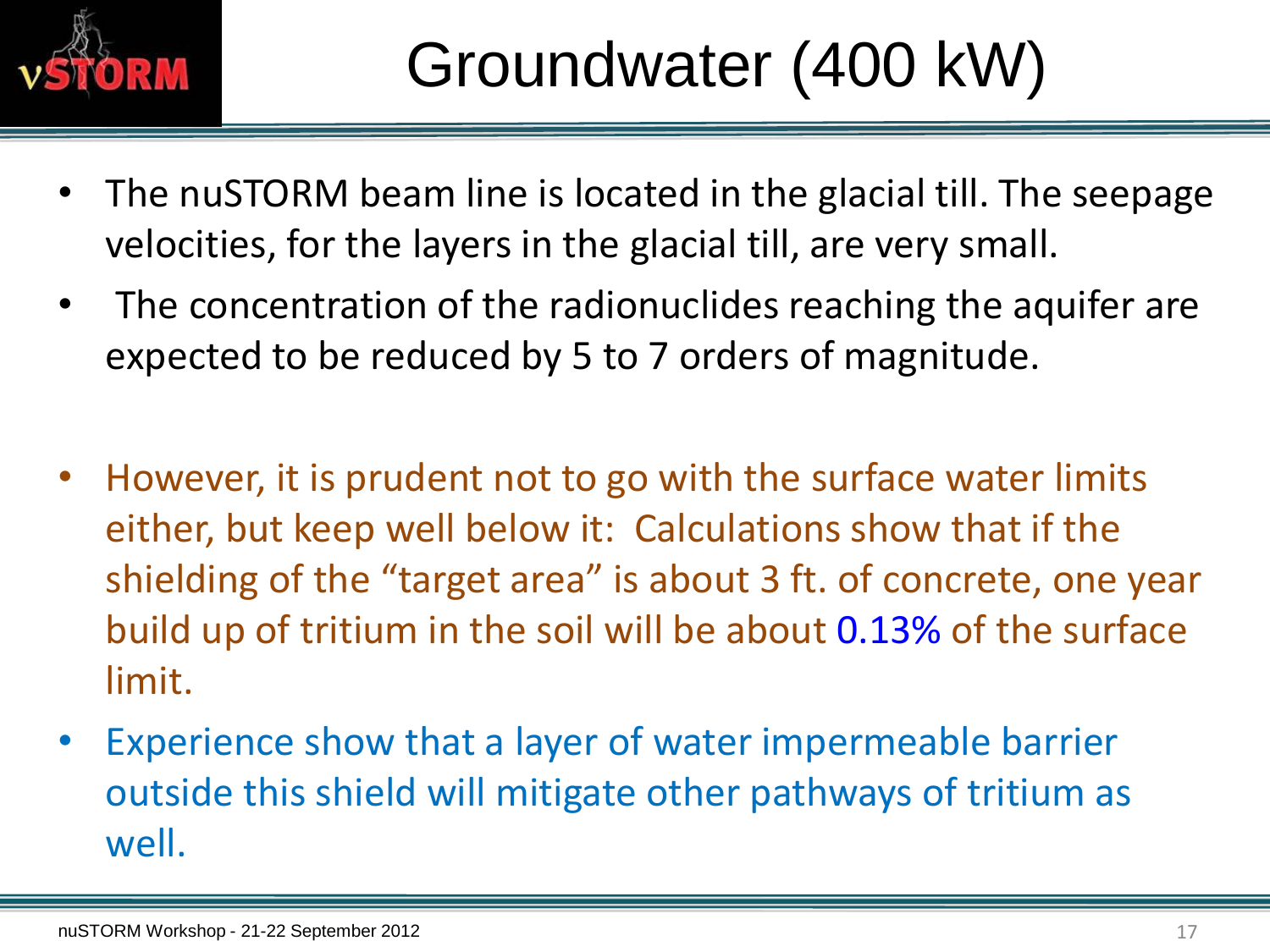

- The Target chase shielding is designed to have an average dose rate of less than 100 mrem/hr in the target hall during the normal beam operations.
- Combinations of steel and concrete are used for shielding.
- Assumed that the most sensitive electronics lifetime dose should not be more than 1E12 neutron/cm<sup>2</sup> (1 krad of neutrons or 10 krad of  $\gamma$ , or weighted sum).

|        | Baffle (7 ft. iron, 6 ft.<br>concrete) |                       | Target (10 ft. iron, 6 ft.<br>concrete) |                       | Horn (9 ft. iron, 6 ft.<br>concrete) |                       | End of the Target Hall<br>(6 ft. iron, 6 ft. concrete) |                       |
|--------|----------------------------------------|-----------------------|-----------------------------------------|-----------------------|--------------------------------------|-----------------------|--------------------------------------------------------|-----------------------|
|        | (mrem/hr)                              | n/cm <sup>2</sup> /yr | (mrem/hr)                               | n/cm <sup>2</sup> /yr | (mrem/hr)                            | n/cm <sup>2</sup> /yr | (mrem/hr)                                              | n/cm <sup>2</sup> /yr |
| 400 kW | 58                                     | 3.60E+07              | 37                                      | $2.30E + 09$          | 38                                   | 2.40E+09              | 86                                                     | $2.60E + 09$          |
|        |                                        |                       |                                         |                       |                                      |                       |                                                        |                       |

|        | Baffle (7 ft. iron, 6 ft.<br>concrete) |                       | Target (10 ft. iron, 6 ft.<br>concrete) |                       | Horn (9 ft. iron, 6 ft.<br>concrete) |                       | End of the Target Hall(6 ft. iron, 6 ft.<br>concrete) |                       |
|--------|----------------------------------------|-----------------------|-----------------------------------------|-----------------------|--------------------------------------|-----------------------|-------------------------------------------------------|-----------------------|
|        | (mrem/hr)                              | n/cm <sup>2</sup> /yr | (mrem/hr)                               | n/cm <sup>2</sup> /yr | (mrem/hr)                            | n/cm <sup>2</sup> /yr | (mrem/hr)                                             | n/cm <sup>2</sup> /yr |
| 100 kW | 14                                     | $9.00E + 06$          |                                         | 5.70E+08              | 10                                   | $5.90E + 08$          | 21                                                    | $6.40E + 08$          |
|        |                                        |                       |                                         |                       |                                      |                       |                                                       |                       |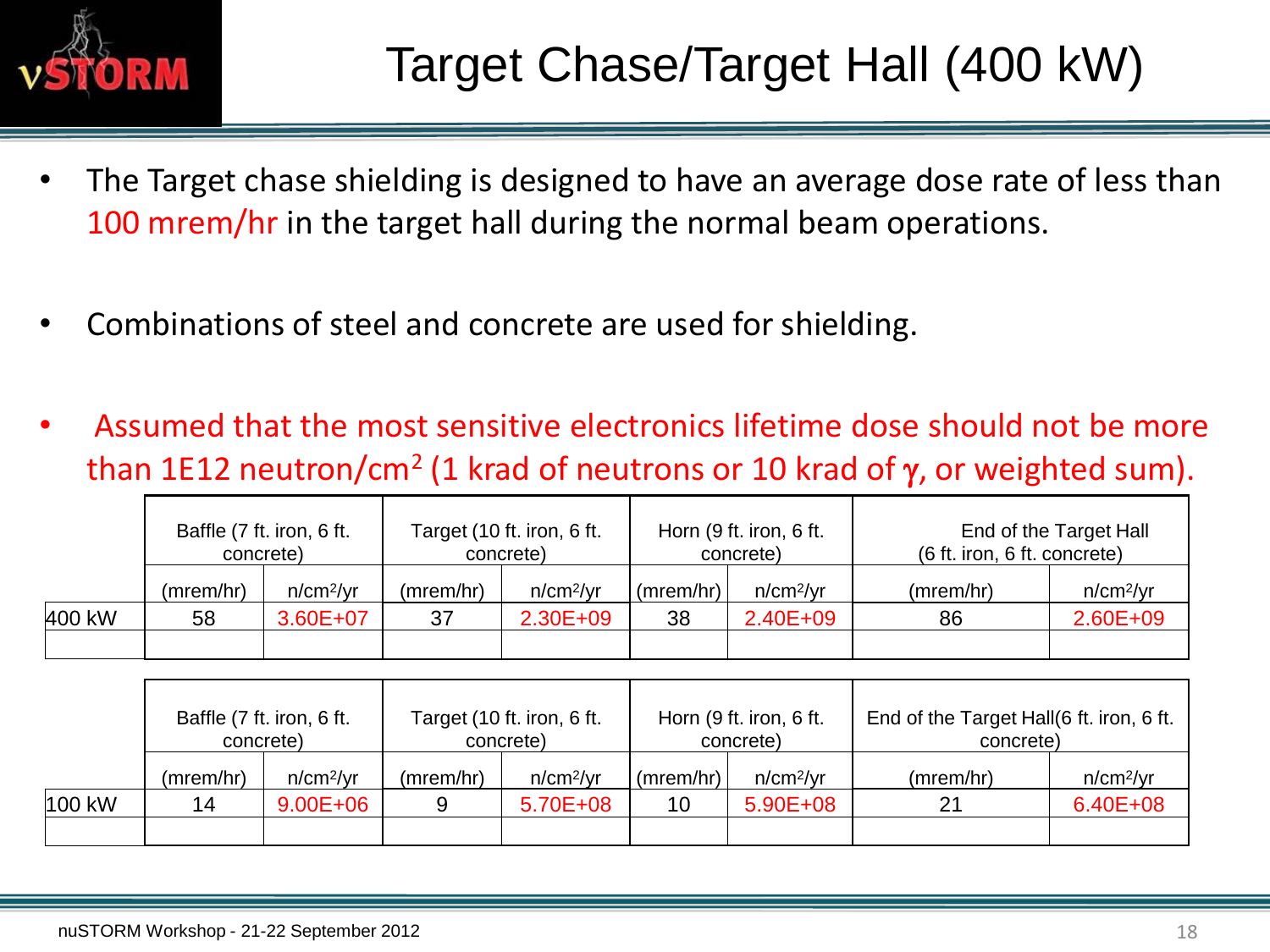

| <b>Produced</b><br><b>Radionuclide</b> |                  | <b>Parent Stable Nuclide</b> |  |  |  |  |
|----------------------------------------|------------------|------------------------------|--|--|--|--|
| <b>Nuclide</b>                         | <b>Half-life</b> | <b>Nuclide</b>               |  |  |  |  |
| $\overline{B}_{\rm H}$                 | 12.32 y          | $\overline{14}N$             |  |  |  |  |
|                                        |                  | $\overline{^{16}O}$          |  |  |  |  |
| $\mathrm{^7Be}$                        | 53.22<br>days    | $^{14}N$                     |  |  |  |  |
|                                        |                  | $\overline{^{16}O}$          |  |  |  |  |
| ${}^{11}C$                             | 20.33<br>min     | ${}^{12}C$                   |  |  |  |  |
|                                        |                  | $\overline{^{14}N}$          |  |  |  |  |
|                                        |                  | $\overline{^{16}}O$          |  |  |  |  |
| $^{13}N$                               | 9.96 min         | $^{14}N$                     |  |  |  |  |
| $^{15}$ O                              | 2.04 min         | $^{16}$ O                    |  |  |  |  |
| $\overline{^{16}\text{N}}$             | 7.13 s           | $\overline{^{18}}$ O         |  |  |  |  |
| <sup>38</sup> Cl                       | 37.24<br>min     | 40Ar                         |  |  |  |  |
| $\beta^9$ Cl                           | 55.6 min         | $^{40}Ar$                    |  |  |  |  |
| $\overline{^{41}}Ar$                   | 1.83h            | 40Ar                         |  |  |  |  |

Comparisons with the calculations done for the Main Injector and NuMI, suggest that this beam line can release about 20-50 Curies per year.

To reduce this amount slow flow and/or long transit times can be used:

- Transport from target to the D0 sector is fairly long.
- Additional lengths of the Tevatron tunnel may be available.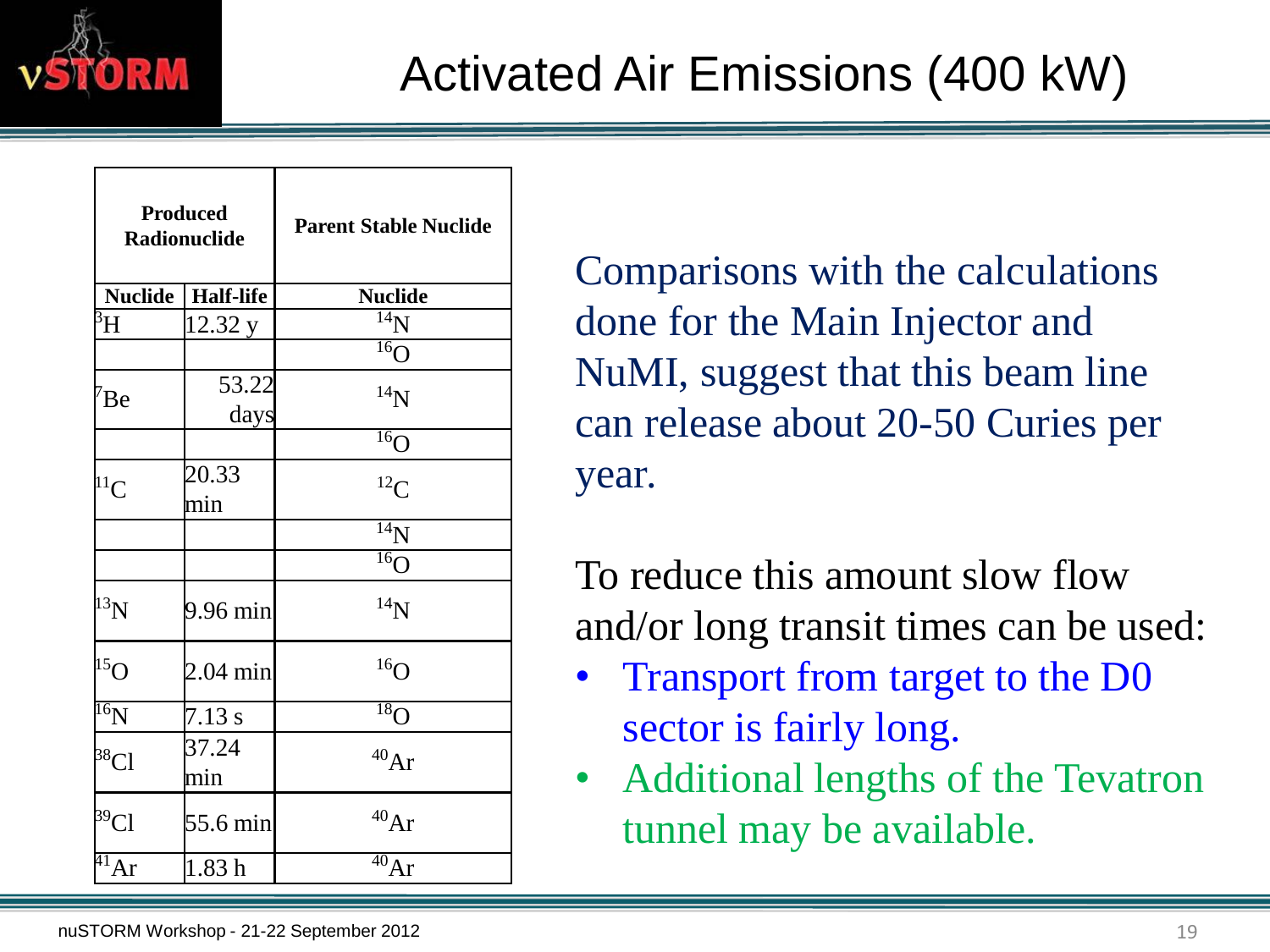

The combined annual direct and skyshine doses should be calculated at the site boundary and at Wilson Hall.

Since this beam line will be placed at the same level as the Main Injector with the similar soil overburden, shyshine radiation will not be an issue.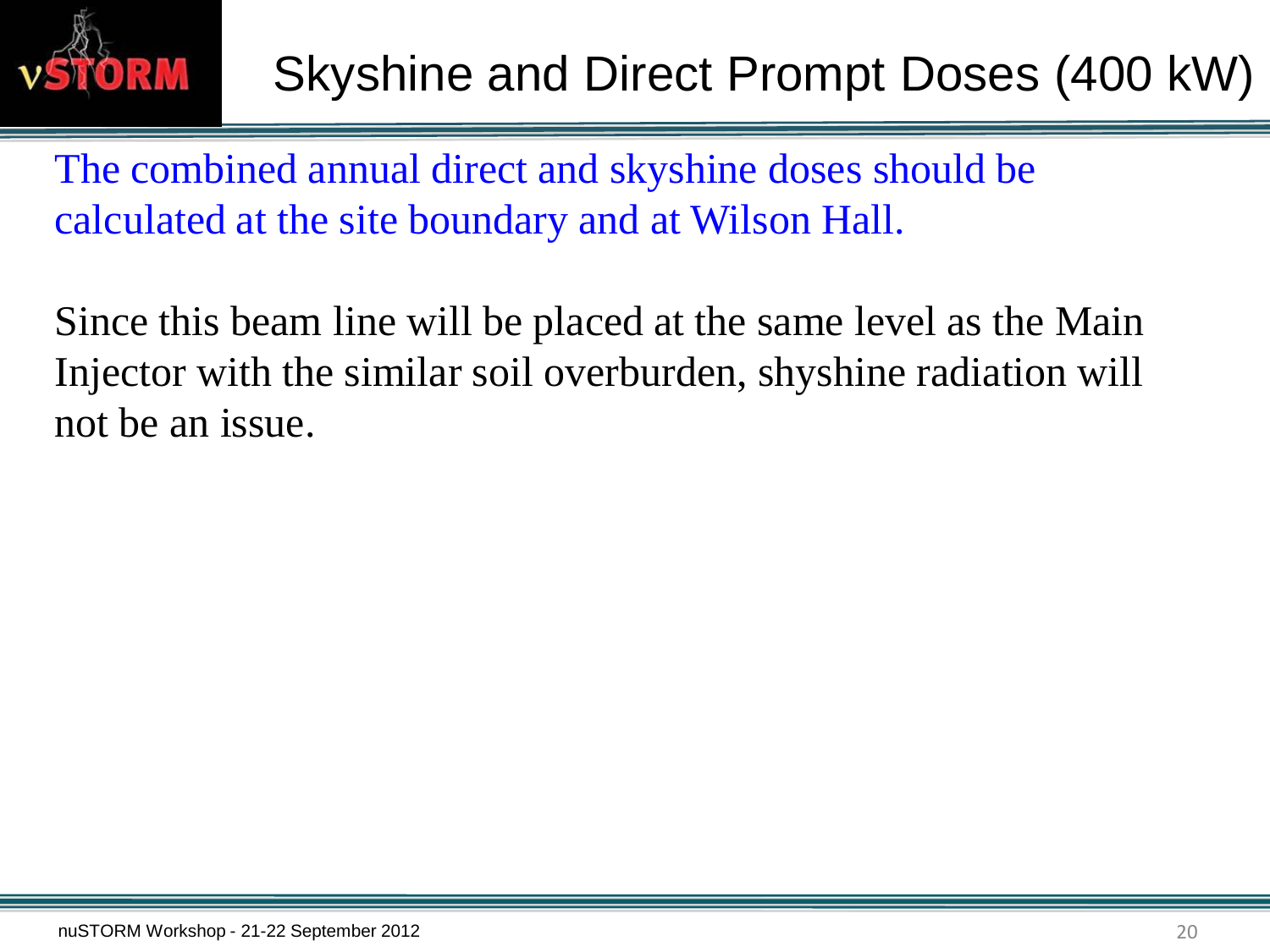

- Beam-on dose rates are high due to the high concentrations of short lived radio-isotopes in the RAW systems.
- RAW room needs shielding.
- DI-bottles will have their own shielding.
- Several levels of **spill control** should be built into the design of the RAW room and skids.
- A predetermined cooling time is required, before access to RAW room is allowed.
- Removed RAW is disposed of as low level waste.
- Integrated annual dose to the electronics could be large and it is best to remove or shield them.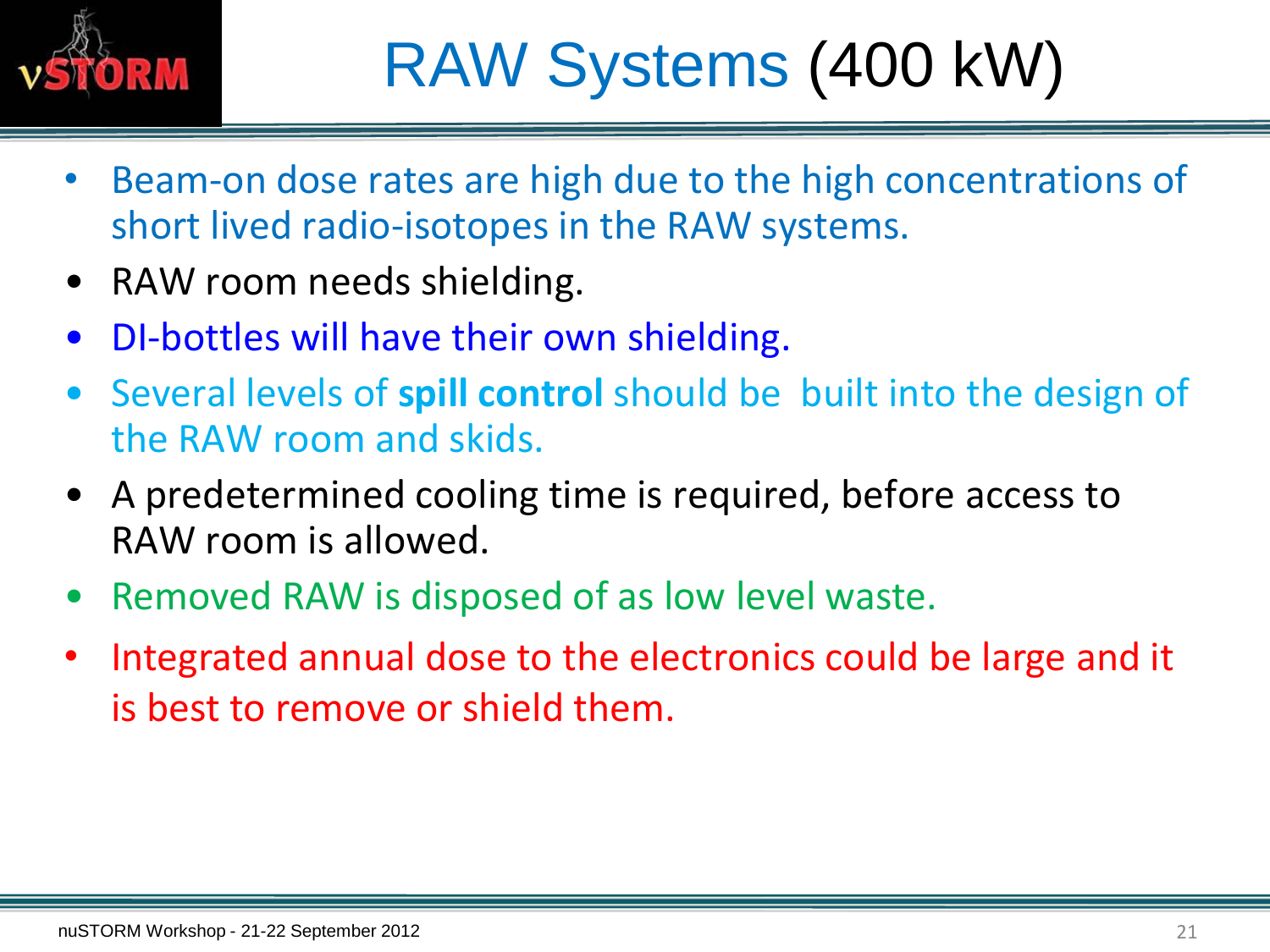

#### Simply scaled from NuMI systems

| 400 kW              | <b>Target</b> | Horn | <b>Hadron</b><br>absorber |
|---------------------|---------------|------|---------------------------|
|                     |               |      |                           |
| Dose Rates(Rad/hr)  | 387           | 15.5 | 0.19                      |
| after 1 ft concrete |               |      |                           |
| (mrad/hr)           | 14985         | 601  | 7.3                       |
| after 2 ft concrete |               |      |                           |
| (mrad/hr)           | 85.7          | 3.44 | 0.04                      |
| after 3 ft concrete |               |      |                           |
| (mrad/hr)           | 0.3           | 0.01 | 0.0002                    |